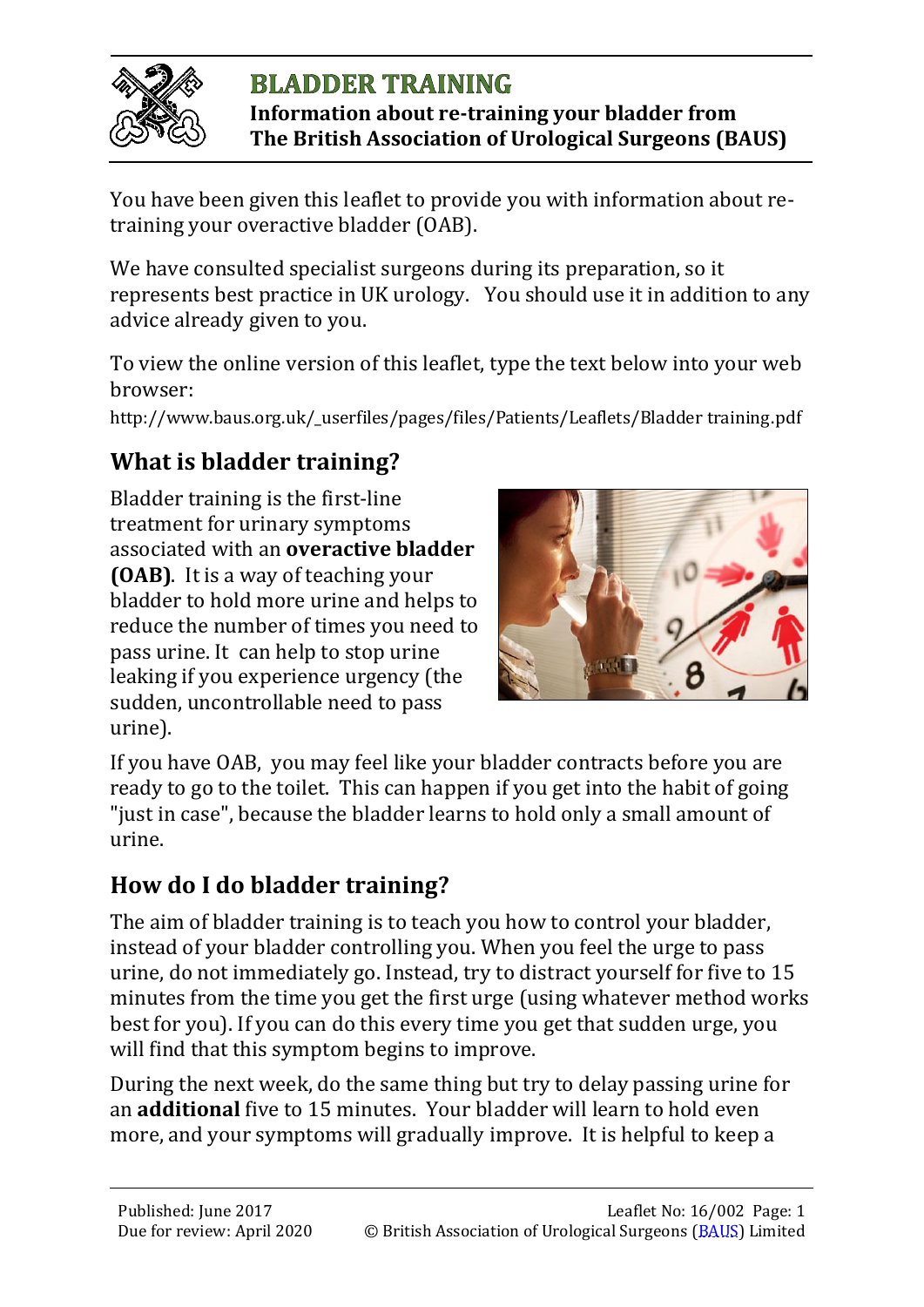diary of how much urine you are passing and how often (a [frequency/volume chart\)](http://www.baus.org.uk/_userfiles/pages/files/Patients/Leaflets/Input%20output%20chart.pdf) while you are bladder training, because it can reflect your progress by showing fewer toilet visits with longer intervals between them.

A bladder training regime is often supervised by an appropriately-trained healthcare professional; they will provide support and answer any questions you may have. There are many different regimes, but they all involve suppressing the feelings of urinary urgency. Doing regular pelvic floor exercises together with the bladder training helps you identify and develop the muscles that prevent urinary leakage. If you are unsure how to perform these, ask your healthcare professional or have a look at the leaflets on our website for [women](http://www.baus.org.uk/_userfiles/pages/files/Patients/Leaflets/Pelvic%20floor%20XS%20female.pdf) or [men.](http://www.baus.org.uk/_userfiles/pages/files/Patients/Leaflets/Pelvic%20floor%20XS%20male.pdf)

Please keep trying and remember that your bladder is like any other muscle in the body. It may require a few months' training to reach its full potential. You need to continue to practice these exercises regularly in order to maintain the benefit.

### **Is there anything else I can do?**

Yes, there are several things that might help:

- some people find that cutting down on fizzy drinks, and/or drinks that contain alcohol or caffeine, may reduce their symptoms;
- try not to drink too much aim to drink between 1.5 and 2 litres of fluid a day;
- try not to get constipated;
- if leaking becomes a continuous problem, speak to your GP, nurse specialist or continence advisor; and
- if bladder training fails, ask your doctor if there are any drugs to help you.

### **What sources were used to prepare this leaflet?**

This leaflet uses information from consensus panels and other evidencebased sources including:

- the [Department of Health \(England\);](https://www.gov.uk/government/organisations/department-of-health)
- the [Cochrane Collaboration;](http://uk.cochrane.org/) and
- the [National Institute for Health and Care Excellence \(NICE\).](https://www.nice.org.uk/)

This leaflet also follows style guidelines from:

- the [Royal National Institute for Blind People \(RNIB\);](http://www.rnib.org.uk/)
- the Information Standard:
- the [Patient Information Forum;](http://www.pifonline.org.uk/) and